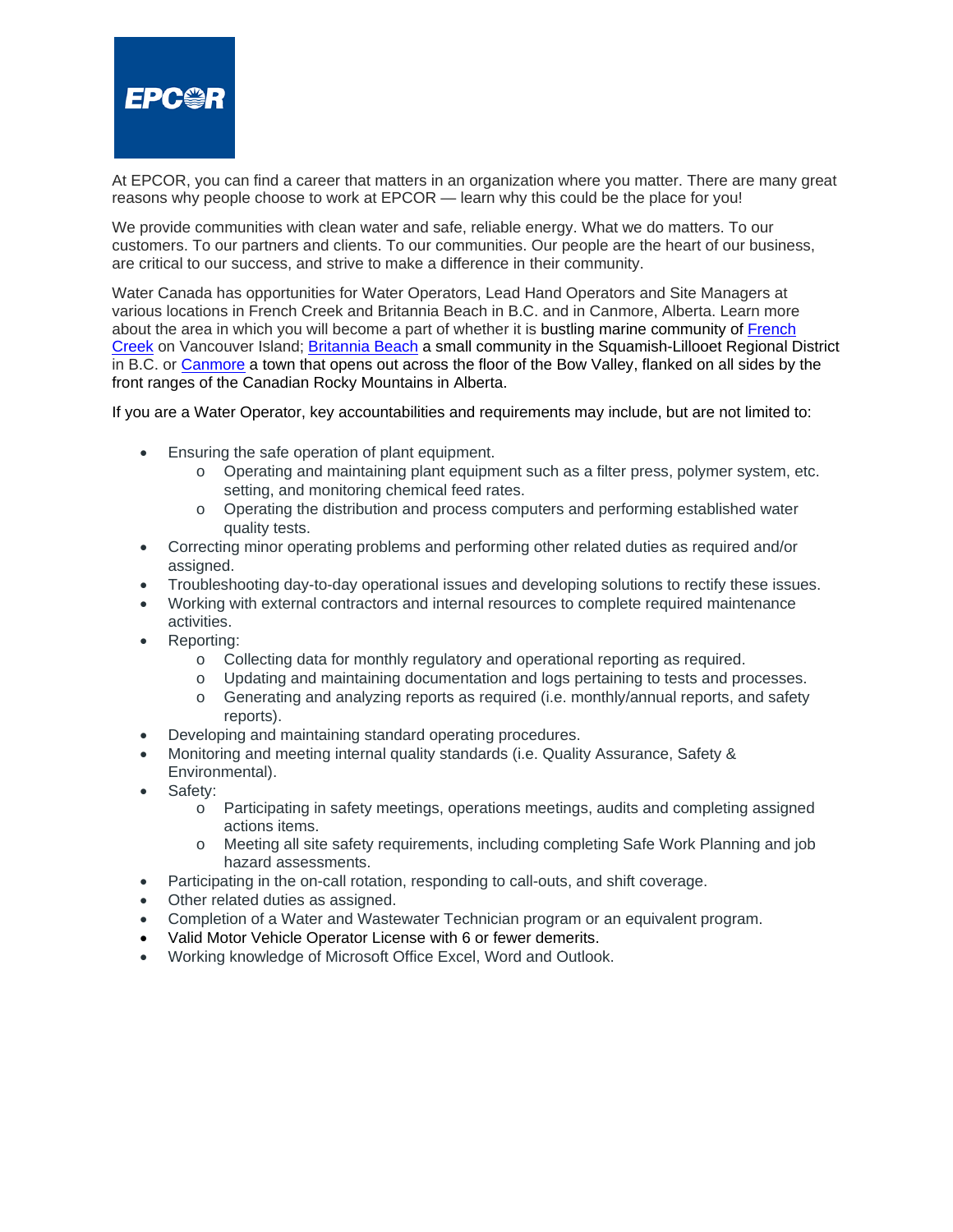

If you are an experienced Level II (or higher) Water Operator with supervisory/leadership experience looking to move to the next step in your career your accountabilities and requirements may include, but are not limited to:

- Ensuring:
	- Compliance with applicable provincial legislation as it relates to facility, performance and reporting requirements.
	- Working procedures are performed in compliance with ISO standards.
	- Work on site is being performed in compliance with the EPCOR HS&E policy.
- Updating procedures and creating / implementing training exercises for operators. Assisting in the delivering of training for new and existing Operators.
- Planning and coordinating operating, maintenance and capital work activities. Assisting with site operations and maintenance tasks as required.
- Stepping in to complete field rounds, plant rounds or lab duties when required.
- Overseeing:
	- Laboratory sampling and providing guidance to operators when adjusting process controls such as chemical feeds, retention times, and hydraulic loading as required for plant operations.
	- Supervising, coaching and ensuring optimal performance of operating staff.
	- Troubleshooting day-to-day operational issues and developing solutions to rectify these issues.
- Interfacing with EPCOR staff, contractors, suppliers, scientists and process engineers to optimize all processes in the plant.
- Customer, stakeholder and regulatory contact and reporting as required. Responding to enquiries from the client and from the public with both tact and professionalism.
- Proactively anticipating and resolving potential process issues through the download and analysis of information provided.
- Completion of a 2-year technical program specializing in Water and Wastewater Treatment (or certification from an equivalent training program recognized by EPCOR) or University-level Science degree.
- Certification Levels are based on the facility requirements and are at minimum Level II certification and may include:
	- Water or Wastewater Treatment, Distribution and/or Collection
	- ideal candidates may possess certification in all disciplines
	- willingness to maintain and upgrade certifications
- Minimum of 5 years supervisory/leadership experience.
- Mechanical aptitude, highly developed analytical and decision making skills.
- Proficiency in Microsoft Office and an affinity to learn other software systems.
- Possession of a valid Motor Vehicle Operator's License with 6 or fewer demerits.